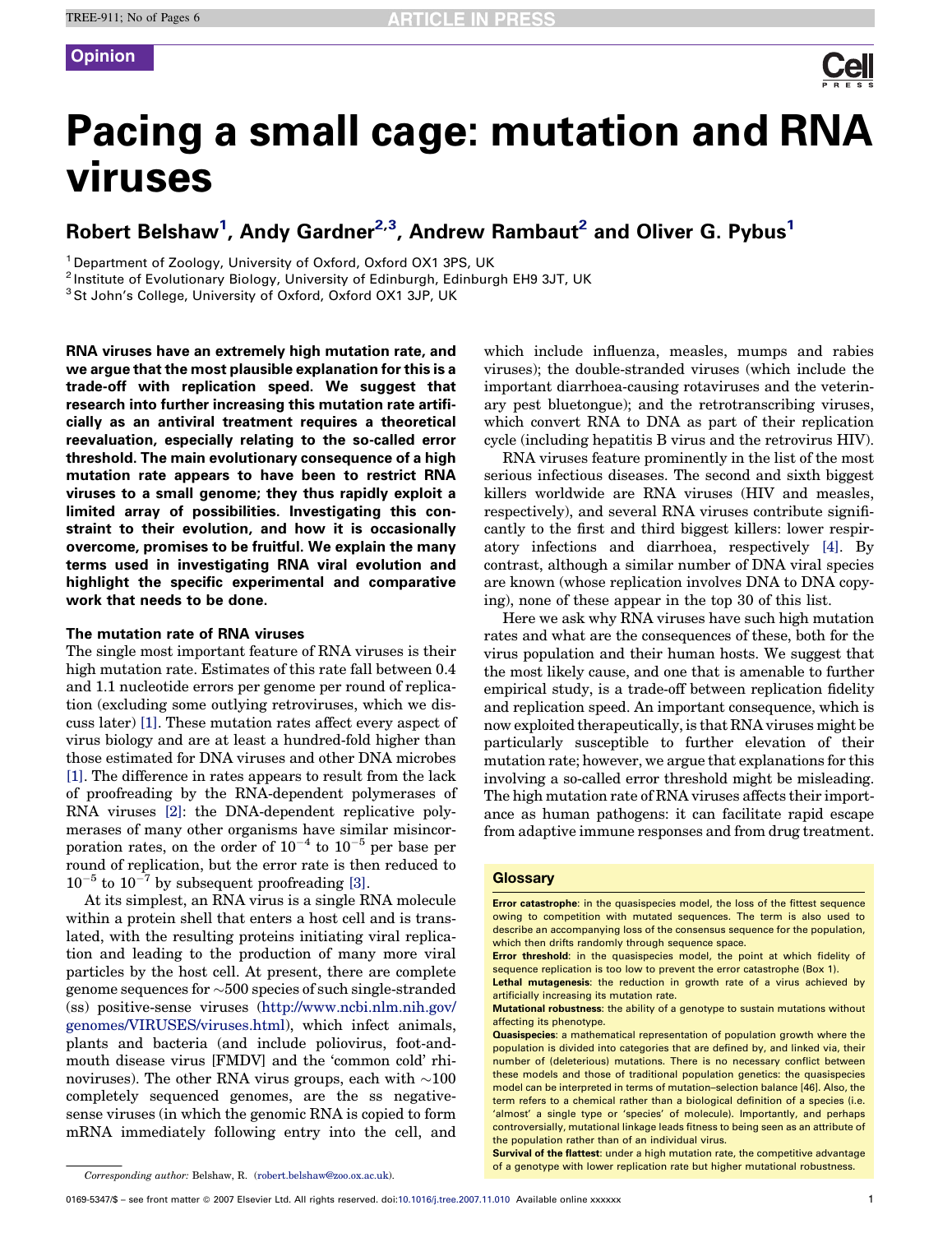TREE-911; No of Pages 6

**RTICLE IN PRESS** 

**Opinion** Trends in Ecology and Evolution Vol.xxx No.x

However, a less-studied consequence is that high mutation rates are likely to constrain viral evolutionary change. Understanding the nature of this constraint, and perhaps more importantly what enables RNA viruses to occasionally escape it, will lead to valuable insights.

### Causes of a high mutation rate

Hypotheses to explain why RNA viruses have such a high mutation rate fall into three main categories.

### Life history

Many RNA viruses infect hosts that have adaptive immune systems (defences which learn to recognize and destroy invading pathogens) [\[5,6\]](#page-4-0). A high mutation rate might be an adaptation to this mode of life because viruses would be more likely to generate mutations enabling them to remain undetected by the immune system of the host for longer. Such mutations provide a striking exception to the general argument that, because most mutations are harmful, natural selection will cause the mutation rate to decrease to the point where it is balanced by the prohibitive metabolic cost of perfect replication fidelity [\[7\]](#page-4-0).

Although models for RNA viruses have been proposed that balance beneficial mutations against those with harmful effects [\[8\],](#page-4-0) there is no good correlation between mutation rate and life history [\[9\]](#page-4-0). The mutation rates of RNA viruses that attack bacteria, and hence do not face an adaptive immune response, are also high [\[1,10\],](#page-4-0) and many RNA viruses do not use mutation as a means of evading the adaptive immune response; for example, many use a 'hitand-run' strategy of being transmitted from the host before the adaptive immune system can respond [\[5\].](#page-4-0) Thus, the high mutation rate of RNA viruses cannot readily be ascribed to their life history.

### Evolutionary constraint

The high mutation rate could be an evolutionary constraint for RNA viruses. In other words, the high error rate of RNA-dependent polymerases might be something that RNA viruses have simply been unable to improve upon [\[1\].](#page-4-0) Also, unlike DNA viruses, RNA viruses do not have the option of using host polymerases for their replication (there are no RNA-dependent polymerases in the host). This is another tempting explanation but, for the reasons described below, it is most likely incorrect as well.

The natural variation in mutation rates among RNA viruses is incompatible with such a constraint. A low rate of mutation has been reported in the polymerase of yellow fever virus (a per genome rate of 0.002 [\[11\]](#page-4-0), although this excludes lethal mutations, which, if included, could potentially increase the rate by a factor of two [\[12\]\)](#page-4-0). Furthermore, retroviruses have a broader range of rates than other RNA viruses (extending down to 0.06 mutations per genome per round of replication [\[13\]\)](#page-4-0). Perhaps more significantly, higher-fidelity RNA viral polymerases (which lead to a lower mutation rate) can be created in vitro. For example, repeated passage of poliovirus in the presence of the chemical mutagen ribavirin produced a mutant polymerase, differing by only one base, which showed higher replication fidelity than the wild type [\[14\].](#page-4-0) A ribavirin-resistant polymerase has also been selected for in FMDV [\[15\].](#page-4-0) Thus, RNA viruses can acquire a lower mutation rate, and it seems reasonable to assume that the option of reducing the mutation rate is open to natural populations, but is selected against.

There is also wide variation in the level of recombination, from several crossovers per round of replication in HIV [\[16\]](#page-4-0) to effectively clonal replication in some negativesense viruses [\[17\].](#page-4-0) This variation seems inconsistent with a struggle against harmfully high mutation rates, given that, in theory, recombination could alleviate a high mutational load [\[18\]](#page-4-0).

### Trade-off with replication speed

We believe that a more probable explanation for the high mutation rate of RNA viruses lies in a putative fitness cost to replication fidelity. Such a cost could be a reduced replication rate: viruses might be able to replicate either quickly or accurately, but not both [\[19\].](#page-4-0)

Currently, there are few data on the relationship between these variables for RNA viruses. In support of this hypothesis, *in vitro* studies of the reverse transcriptase (RT) of HIV-1 showed a negative relationship between the rate of polymerisation and the rate of mutation [\[20\]](#page-4-0), and vesicular stomatitis virus (VSV) clones with reduced mutation rates had a reduced competitive fitness (lower growth in cell culture compared with the wild type) [\[21\]](#page-4-0). There is also evidence for such a trade-off within DNA viruses: mutants of T4 phage differing by only one base pair in their DNA polymerase exhibited variation in mutation rate over four orders of magnitude [\[22\]](#page-4-0). This study found evidence for a cost to fidelity in the form of a reduced viral replication rate, with increased proofreading appearing to also lead to the removal of correct nucleotides.

Contrary to this hypothesis, another study of HIV-1 RT found that replacement of a methionine by a valine at one specific position in the same enzyme reduced the mutation rate, whereas replacement by an alanine increased it; however, both mutants showed a higher rate of polymerisation [\[23\].](#page-4-0) Also, a mutant poliovirus replicase with increased fidelity did not appear to have a reduced replication rate [\[24\]](#page-4-0).

### Consequences of a high mutation rate

We propose that the high mutation rate of RNA viruses has three main consequences for their evolution.

### Population viability

Given that most mutations are harmful, high mutation rates might pose a problem for RNA viruses, and artificially raising the mutation rate even further could represent a viable antiviral strategy. This is the reasoning behind so-called lethal mutagenesis therapy [\[25,26\].](#page-4-0) The chemical ribavirin is used to treat several viral infections in humans including hepatitis C virus (HCV) and respiratory syncytial virus (RSV), and it is thought (although not conclusively demonstrated) that its effect is due to its being a known mutagen [\[27\]](#page-4-0). Chemical mutagens have also been shown to reduce the growth of at least another six RNA viral species in cell culture [\[25\]](#page-4-0).

The idea that artificially elevating mutation rates could be a useful therapy is given weight by the existence of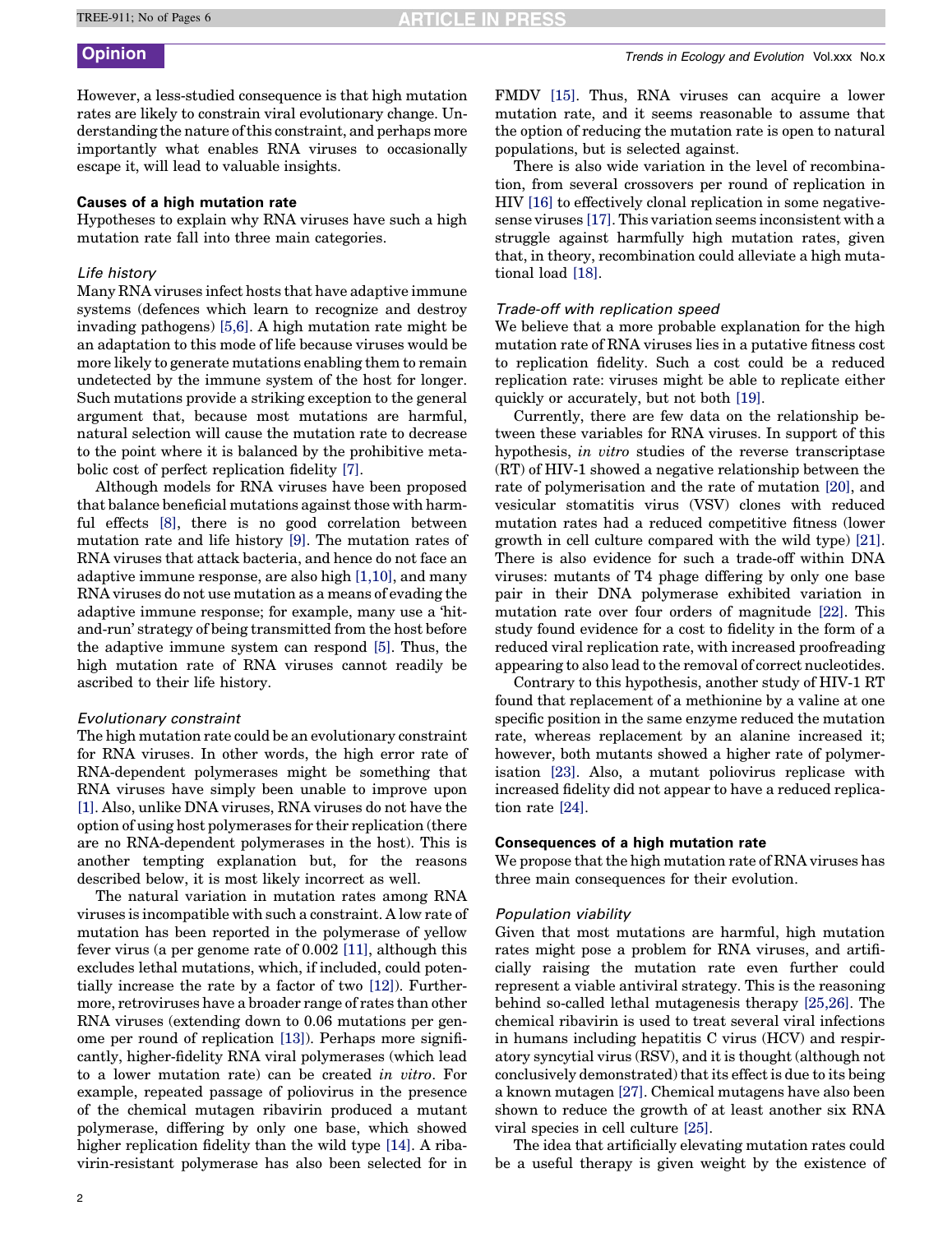natural antiviral hypermutagens. In primates, some APOBEC proteins act as a defence against retroviral pathogens by causing additional mutations in them; in response, one of the accessory proteins of HIV-1, Vif, acts to neutralise APOBEC3G [\[28\]](#page-4-0).

Although the potentially therapeutic effect of elevating already high mutation rates might seem intuitive, there is not a good quantitative understanding of what is happening and why. Historically, the reasoning behind lethal mutagenesis appears to have emerged from population dynamic models in which the mutation rate is crucial – so-called quasispecies models [\[29,30\]](#page-4-0). Increasing the mutation (error) rate in these models causes unwelcome effects for the viral population. However, we believe that the common use of the term error threshold (or error catastrophe) to explain lethal mutagenesis therapy might be misleading. In [Box 1,](#page-2-0) we show how the error threshold could be an artifact caused by unrealistic model assumptions and how lethal mutagenesis (that is, population extinction) can be explained solely in terms of viral growth and mutation rates. Bull et al. [\[25\]](#page-4-0) recently presented a formal theory of this.

### Mutational robustness

The high mutation rate of RNA viruses might be expected to be associated with genomes that are mutationally robust,

that is, can tolerate high levels of mutation. As with lethal mutagenesis, although perhaps intuitive, application of this idea to viruses has usually been framed in terms of quasispecies theory. In quasispecies models, at high mutation rates the fitness of sequences that are mutationally close to the fittest (wild type) are crucially important [\[31\].](#page-4-0)

Mutational robustness can also be considered graphically as follows. If the relative fitnesses of different genomes within the same species is represented by a simple twodimensional fitness landscape with a single peak, then the mutational robustness of the virus is the gradient around that peak: a flatter fitness profile represents a more mutationally robust genome. In silico competition experiments have shown that a slower replicator can outcompete a faster replicator if (i) the former is more robust to mutations, and (ii) the mutation rate is high – a process described as the 'survival of the flattest' (in reference to the famous 'survival of the fittest') [\[32\].](#page-4-0) In vitro competition experiments using VSV have shown that the competitive advantage of a fasterreplicating clone over a more mutationally robust clone can be reversed by adding a chemical mutagen [\[33\].](#page-5-0)

### A small genome

The genomes of RNA viruses are small, typically only 10 kb long, with the largest (coronavirus) at 30 kb and the smal-

### Box 1. A simple quasispecies model

Consider a viral population composed of a wild-type (i.e. fittest) sequence  $X$  and all its mutants  $Y$ . We model its growth as follows (Equations I and II; see online Supplementary Material for details).

| $\frac{dx}{dt} = \alpha Qx_t - \delta x_t$                   | [Equation I]  |
|--------------------------------------------------------------|---------------|
| $\frac{dy}{dt} = \alpha(1 - Q)x_t + \beta y_t - \delta y_t,$ | [Equation II] |

where  $x_t$  and  $y_t$  are the population sizes of wild type and mutant at time t, respectively,  $\alpha$  and  $\beta$  are the replication rates of wild type and mutant, respectively (note,  $\alpha > \beta$ ),  $\delta$  is a uniform death rate and Q is the probability of error-free replication.

We derive two thresholds involving Q.

First, the fittest sequence is maintained only if  $Q > \beta/\alpha$ . That is to say, the wild-type virus must be able to copy itself without error with a probability (Q) at least equal to its advantage in replication rate over that of the mutant ( $\beta/\alpha$ ). This is called the error threshold and a population that passes this threshold suffers an error catastrophe and loses its fittest sequence (the population also ceases to be centered upon the wild-type sequence and loses its consensus). In addition to being used to explain lethal mutagenesis, the error threshold offers an apparent explanation of why a typical RNA virus has a genome size of  $10<sup>4</sup>$  bases and a mutation rate of  $10<sup>-4</sup>$  errors per base per round of replication [\[47\]](#page-5-0). We represent Q by the proportion of progeny that have no mutations in a Poisson distribution:

$$
Q = e^{-mp},
$$
 [Equation III]

where  $p$  is the probability of mutation per base and  $m$  is the sequence length in bases.

At the error threshold,  $Q = \beta/\alpha$ . Thus,

$$
\frac{\beta}{\alpha} = e^{-mp}.
$$

Rewriting Equation IV, we get the following:

 $m =$  $\ln\left(\frac{\alpha}{\beta}\right)$  $\lambda$ 

[Equation V]

[Equation IV]

<span id="page-2-0"></span>Given that the experimental data suggest that  $\ln(\alpha/\beta) \approx 1$  [\[12\]](#page-4-0), the predicted maximum length of the virus is the inverse of its mutation rate, which is approximately what is observed.

The error threshold is not biologically plausible, however. Our model assumes that (i) only the mutations that occur in the fittest sequence are deleterious and (ii) they are non-lethal (i.e. the virus has a fitness landscape as shown in [Figure Ia](#page-2-0)). The empirical data for RNA viruses [\[12\]](#page-4-0) suggest that their fitness landscape is more similar to that in [Figure I](#page-2-0)b, and several theoretical studies have shown that, if a more realistic fitness landscape is used, there is no error threshold (i.e. the fittest sequence always maintains itself) [\[46,48–50\]](#page-5-0).

We argue that the possible absence of an error threshold is not important. If  $\beta < \delta$  (the mutants have a negative growth rate), the second threshold in our model,  $Q > \delta/\alpha$ , determines whether the population as a whole survives. Here, the wild-type virus must be able to copy itself without error with a probability (Q) at least equal to the difference between its replication and death rates ( $\delta/\alpha$ ). Artificially increasing the mutation rate to reduce Q below this value will lead to extinction of the population (lethal mutagenesis). Alternatively, in the absence of  $\delta$ , extinction can be achieved by introducing additional mutant categories with growth rates below one into the model [\[29\]](#page-4-0). It is therefore not necessary to invoke an error threshold to explain either the small genomes of RNA viruses (as they get larger, Q will decrease in the absence of greater per base fidelity) or their sensitivity to artificially increased mutation rates (reducing Q directly).



Figure I. Possible fitness landscapes. Profile (a) is assumed by the basic quasispecies model, whereas empirical evidence suggests the landscape is closer to profile (b).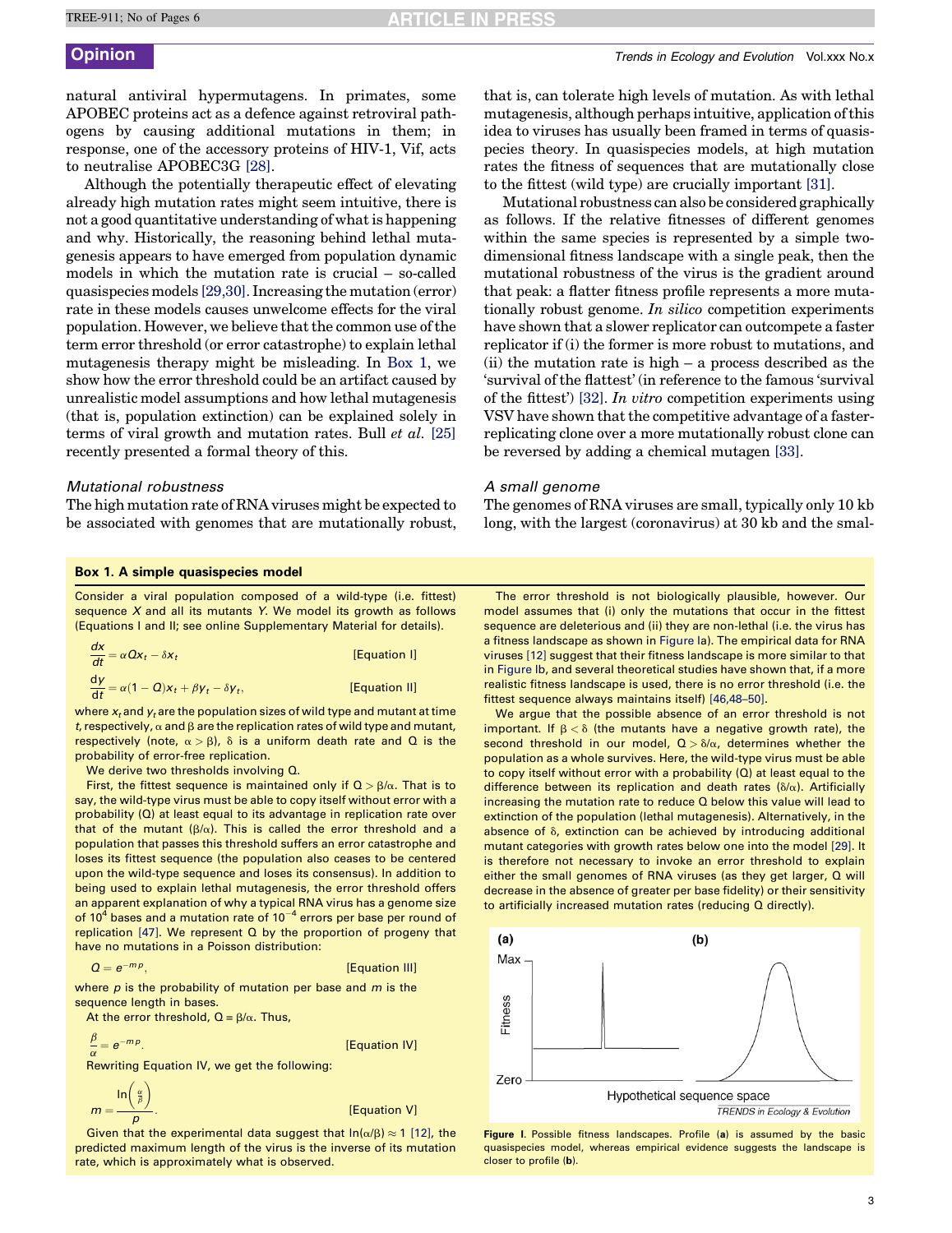

Figure 1. Genome lengths for RNA (a) and DNA (b) viruses showing the much greater range of the latter, extending beyond the size of the smallest known bacterial genome (Carsonella ruddii at 160 kb). Data taken from the NCBI genome webpage ([http://www.ncbi.nlm.nih.gov](http://virus.zoo.ox.ac.uk/virus/index.html)).

lest (levivirus) at only 4 kb [\(Figure 1\)](#page-3-0). However, it is not the small size of RNA viruses that is striking, but rather the observation that none of them have evolved to be larger. DNA viruses can be as small as RNA viruses but their genome sizes range over three orders of magnitude, with some DNA virus genomes being larger than the genomes of some endosymbiont bacteria.

It is generally thought that RNA viruses are small because of their high mutation rates [\[34\].](#page-5-0) As with lethal mutagenesis and mutational robustness, this expectation was derived from early quasispecies models, which suggested an inverse relationship between sequence length (information content) and mutation rate (the fidelity of copying) [\[35,36\]](#page-5-0). However, this relationship is also intuitive: genomes experiencing a high mutation rate should not be able to exceed a certain size, given that most mutations are harmful [\[12,37\]](#page-4-0). Mutation rate and genome size do in general appear to be inversely related, with the per base mutation rate of a range of DNA microbes varying such that their per genome mutation rate is approximately constant [\[1\]](#page-4-0). Consistent with being under such a constraint, RNA viral genomes show signs of compression, with a widespread use of overlapping reading frames (more than one protein being coded for by the same stretch of RNA) [\[38\].](#page-5-0)

<span id="page-3-0"></span>It is not known whether RNA viruses with larger genomes have lower per base mutation rates, as direct measurements of mutation rate exist for only a few species [\[10\]](#page-4-0). However, indirect evidence for such a relationship comes from the observation that substitution rates appear to be lower in larger viruses [\[39\]](#page-5-0) (although substitution rate can also be affected by natural selection and genetic drift). We have also found that RNA virus species with larger genomes tend to have relatively larger polymerases, which we speculate might reflect a higher copying fidelity, whereas the equally essential nucleocapid proteins show no such tendency [\(Figure 2](#page-3-0)). We also note that parvoviruses (very small DNA viruses) have rates of substitution similar to those of RNA viruses [\[40\].](#page-5-0) An unrelated factor



Figure 2. Relationship between mean protein size and genome lengths, showing a significant positive relationship for proteins with replicase activity (closed circles) but not for nucleocapid proteins (open triangles). Each data point represents the mean value for a family of RNA viruses (taken from our web application/database at <http://virus.zoo.ox.ac.uk/virus/index.html>).

that might also play a role in the small size of RNA viruses is a putative limitation in transcription initiation points, which we discuss in the online Supplementary Material.

The profound consequences of the limitation on RNA virus genome size imposed by high mutation rates require a reevaluation of the nature of RNA adaptability. The exceptionally high mutation rates of RNA viruses provide, at least theoretically, the potential for rapid molecular adaptation. This has important consequences, such as in the viral adaptation to adaptive immune defences or our acquisition of new diseases through zoonotic transmission. However, such adaptation is, somewhat paradoxically, highly constrained by the nature of RNA virus genomes, which, owing to their small size, must exhibit high levels of pleiotropy, fitness trade-offs, epistasis and convergent evolution [\[34\].](#page-5-0) Thus, rather than being infinitely flexible, it is better to view RNA viruses as restless beasts pacing a small cage – they are capable of rapid adaptive switching among a set of limited phenotypes. The high mutation rate that enables swift viral evolutionary change is the same factor that reduces the complexity of potential viral adaptations, owing to the upper limit that it imposes on viral genome size.

### **Conclusions**

Our discussion above points toward several promising research areas in virus evolution. First, it should be possible to test whether genomic properties such as genome size and recombination rate are correlated to viral lifehistory traits, and to investigate how particular genomic architectures enable viruses to deal with innate and adaptive immune responses. We predict that RNA viruses (and perhaps small DNA viruses) are associated more with hit-and-run and adaptive escape strategies that depend on high replication and high mutation rates, respectively; by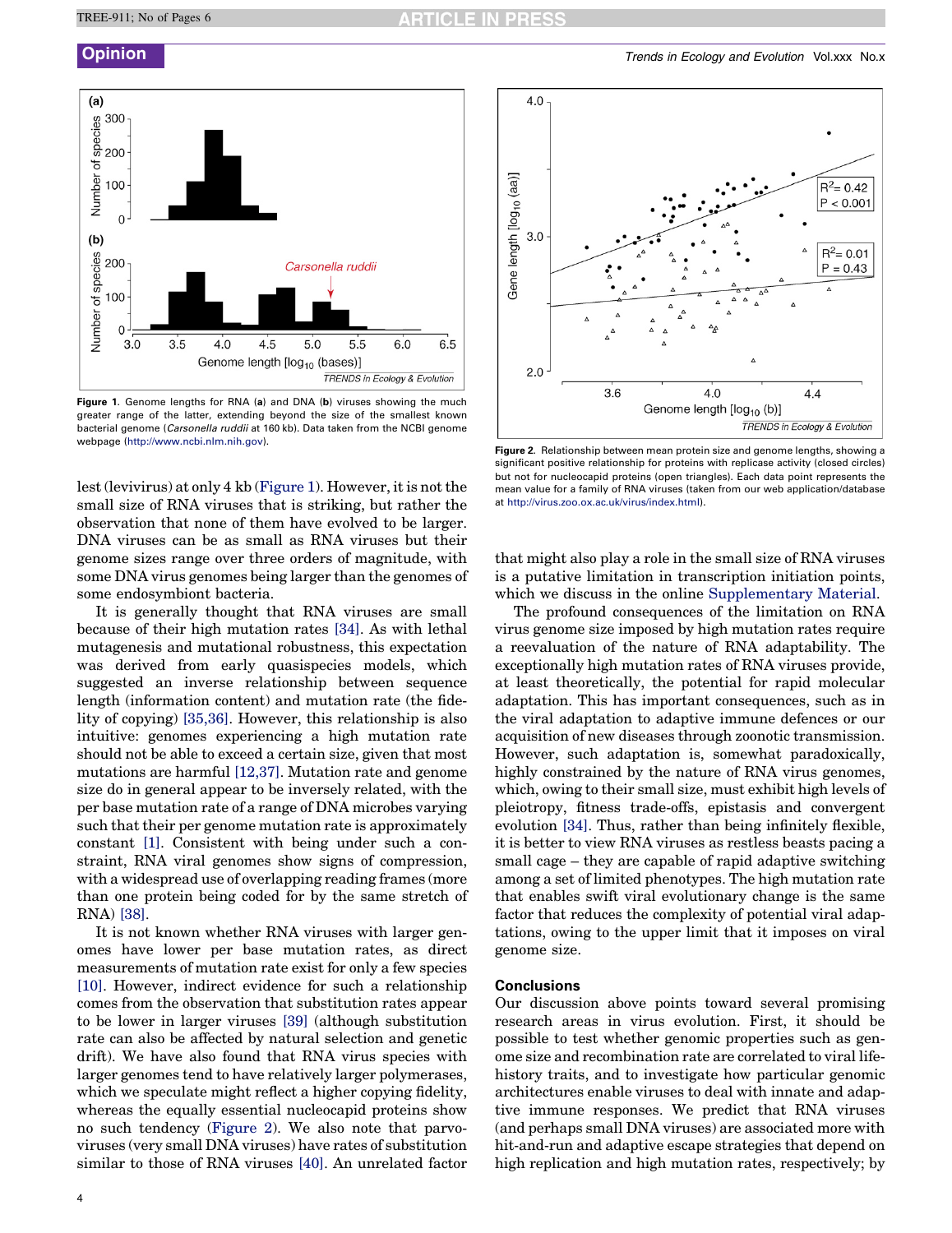contrast, the complex immune sabotage strategies of the large DNA viruses (e.g. murine cytomegalovirus) involve genes dedicated to this function, and we therefore expect them to be associated with larger genomes [\[5\].](#page-4-0)

Second, experimental evolution approaches, which have proved vital in understanding many aspects of virus evolution, could be extended to address two fundamental questions: (i) are virus mutation rates reduced in larger RNA viruses, and (ii) is there a trade-off between mutation and replication rates?

Third, we suggest that new theoretical work is needed, with a greater emphasis on the integration of model behaviour and empirical data. As we outlined earlier, further theoretical development would assist the development of lethal mutagenesis as an antiviral therapy. In particular, the biological realism of existing model assumptions requires greater consideration. Genomic robustness is another topic that warrants further theoretical exploration and empirical investigation, especially as this incorporates questions of epistasis and genome complexity that apply to all taxa [\[41\].](#page-5-0) The simple genomes and experimental tractability of RNA viruses make them an ideal model system for this subject, and there are now methods for selecting experimentally for reduced mutational robustness in viruses [\[42\]](#page-5-0).

Lastly, we hope that our metaphor of viruses adaptively roaming a small space will help shed light on their sometimes paradoxical nature; similar ideas have already been used to understand the epidemiological and antigenic dynamics of the human influenza A virus [\[43\].](#page-5-0) We further note an inescapable corollary of our 'small cage' metaphor: because current RNA viruses inhabit different cages, evolutionary events that enable viruses to explore an entirely new set of behaviours must occasionally occur. Although almost certainly rare, these viral 'paradigm shifts' are of the greatest importance in viral evolution. Candidate events for such transitions include the acquisition of new accessory genes in large nidoviruses [\[44\]](#page-5-0) and the recombination event that generated a new alphavirus lineage [\[45\]](#page-5-0). Viruses have proved to be invaluable model systems for many evolutionary questions, and there is no reason to suppose that they will be any less revealing in the study of macroevolution and evolutionary transitions.

### Acknowledgements

The work was funded by the Wellcome Trust. A.G., A.R. and O.G.P. are funded by the Royal Society. We are grateful for discussions with Paul Klenerman and comments from four anonymous referees.

### Supplementary data

Supplementary data associated with this article can be found, in the online version, at [doi:10.1016/j.tree.2007.](http://dx.doi.org/10.1016/j.tree.2007.11.010) [11.010](http://dx.doi.org/10.1016/j.tree.2007.11.010).

### References

- 1 Drake, J.W. et al. (1998) Rates of spontaneous mutation. Genetics 148, 1667–1686
- 2 Steinhauer, D.A. et al. (1992) Lack of evidence for proofreading mechanisms associated with an RNA virus polymerase. Gene 122, 281–288
- <span id="page-4-0"></span>3 Tippin, B. et al. (2004) Error-prone replication for better or worse. Trends Microbiol. 12, 288–295
- 4 World Health Organization (2004) The World Health Report 2004 –
- Changing History, World Health Organization, Geneva, Switzerland 5 Lucas, M. et al. (2001) Viral escape mechanisms – escapology taught by viruses. Int. J. Exp. Pathol. 82, 269–286
- 6 Evans, D.T. et al. (1999) Virus-specific cytotoxic T-lymphocyte responses select for amino-acid variation in simian immunodeficiency virus Env and Nef. Nat. Med. 5, 1270–1276
- 7 Kondrashov, A.S. (1988) Deleterious mutations and the evolution of sexual reproduction. Nature 336, 435–440
- 8 Kamp, C. et al. (2003) Viral evolution under the pressure of an adaptive immune system: optimal mutation rates for viral escape. Complexity 8, 28–33
- 9 Bonhoeffer, S. and Sniegowski, P. (2002) Virus evolution the importance of being erroneous. Nature 420, 367–369
- 10 Drake, J.W. and Holland, J.J. (1999) Mutation rates among RNA viruses. Proc. Natl. Acad. Sci. U. S. A. 96, 13910–13913
- 11 Pugachev, K.V. et al. (2004) High fidelity of yellow fever virus RNA polymerase. J. Virol. 78, 1032–1038
- 12 Sanjuan, R. et al. (2004) The distribution of fitness effects caused by single-nucleotide substitutions in an RNA virus. Proc. Natl. Acad. Sci. U. S. A. 101, 8396–8401
- 13 Mansky, L.M. (2000) In vivo analysis of human T-cell leukemia virus type 1 reverse transcription accuracy. J. Virol. 74, 9525–9531
- 14 Pfeiffer, J.K. and Kirkegaard, K. (2003) A single mutation in poliovirus RNA-dependent RNA polymerase confers resistance to mutagenic nucleotide analogs via increased fidelity. Proc. Natl. Acad. Sci. U. S. A. 100, 7289–7294
- 15 Sierra, M. et al. (2007) Foot-and-mouth disease virus mutant with decreased sensitivity to ribavirin: implications for error catastrophe. J. Virol. 81, 2012–2024
- 16 Zhuang, J. et al. (2002) Human immunodeficiency virus type 1 recombination: rate, fidelity, and putative hot spots. J. Virol. 76, 11273–11282
- 17 Chare, E.R. and Holmes, E.C. (2006) A phylogenetic survey of recombination frequency in plant RNA viruses. Arch. Virol. 151, 933–946
- 18 Kondrashov, A.S. (1993) Classification of hypotheses on the advantage of amphimixis. J. Hered. 84, 372–387
- 19 Elena, S.F. and Sanjuan, R. (2005) Adaptive value of high mutation rates of RNA viruses: separating causes from consequences. J. Virol. 79, 11555–11558
- 20 Furio, V. et al. (2007) The cost of replication fidelity in human immunodeficiency virus type 1. Proc. Biol. Sci. 274, 225–230
- 21 Furio, V. et al. (2005) The cost of replication fidelity in an RNA virus. Proc. Natl. Acad. Sci. U. S. A. 102, 10233–10237
- 22 Reha-Krantz, L.J. (1998) Regulation of DNA polymerase exonucleolytic proofreading activity: studies of bacteriophage T4 'antimutator' DNA polymerases. Genetics 148, 1551–1557
- 23 Pandey, V.N. et al. (1996) Role of methionine 184 of human immunodeficiency virus type-1 reverse transcriptase in the polymerase function and fidelity of DNA synthesis. Biochemistry 35, 2168–2179
- 24 Vignuzzi, M. et al. (2006) Quasispecies diversity determines pathogenesis through cooperative interactions in a viral population. Nature 439, 344–348
- 25 Bull, J.J. et al. (2007) Theory of lethal mutagenesis for viruses. J. Virol. 81, 2930–2939
- 26 Eigen, M. (2002) Error catastrophe and antiviral strategy. Proc. Natl. Acad. Sci. U. S. A. 99, 13374–13376
- 27 Vignuzzi, M. et al. (2005) Ribavirin and lethal mutagenesis of poliovirus: molecular mechanisms, resistance and biological implications. Virus Res. 107, 173–181
- 28 Harris, R.S. and Liddament, M.T. (2004) Retroviral restriction by APOBEC proteins. Nat. Rev. Immunol. 4, 868–877
- 29 Bull, J.J. et al. (2005) Quasispecies made simple. PLoS Comput Biol. 1, e61
- 30 Domingo, E. et al. (1985) The quasispecies (extremely heterogeneous) nature of viral RNA genome populations: biological relevance – a review. Gene 40, 1–8
- 31 Schuster, P. and Swetina, J. (1988) Stationary mutant distributions and evolutionary optimization. Bull. Math. Biol. 50, 635–660
- 32 Wilke, C.O. and Adami, C. (2003) Evolution of mutational robustness. Mutat. Res. 522, 3–11